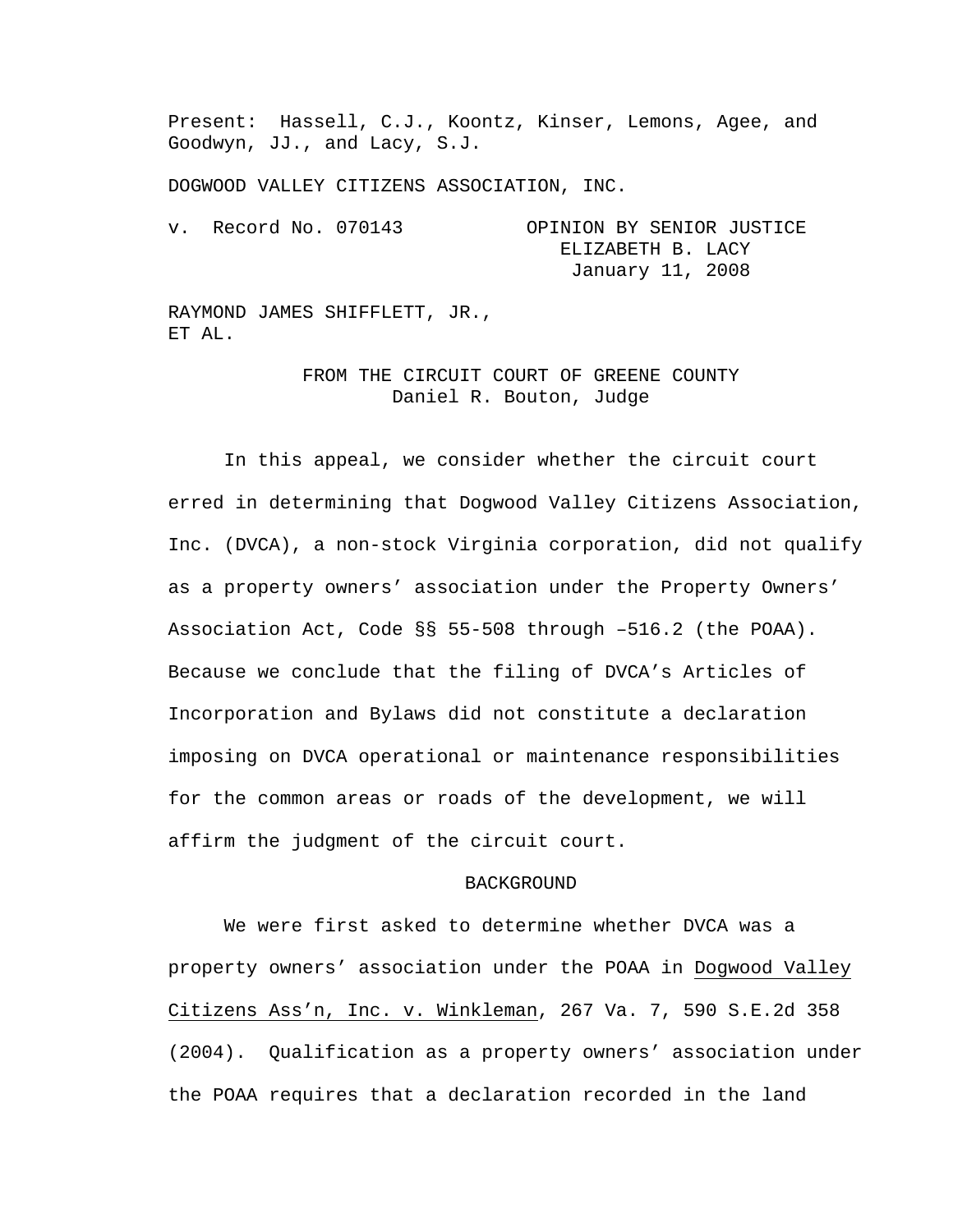records where the development is located impose on an association both the power to assess fees for road and common facilities maintenance and the duty to perform such maintenance. Anderson v. Lake Arrowhead Civic Association, 253 Va. 264, 271-72, 483 S.E.2d 209, 213 (1997). In Winkleman we held that, although the restrictive covenants contained in deeds of dedication filed in the land records affecting the Dogwood Valley development conferred upon the developers and their assignees the power to assess an annual fee for the upkeep of the roads and common facilities, those covenants did not require DVCA to maintain the roads or common area of the development. 267 Va. at 13-14, 590 S.E.2d at 361. Specifically we said the DVCA "has failed to identify any document, recorded among the lands records . . . that expressly requires DVCA to maintain the common areas or the roads." Id. Accordingly, we concluded that because such a power and duty were not contained in a recorded declaration, DVCA was not a property owners' association as defined by the POAA and did not have the authority to enforce special assessments on landowners in the Dogwood Valley development. Id. at 14-15, 590 S.E.2d at 361-62.

Following our decision in Winkleman, DVCA's president filed in the land records an affidavit and a copy of DVCA's Articles of Incorporation and Bylaws. The Bylaws contained a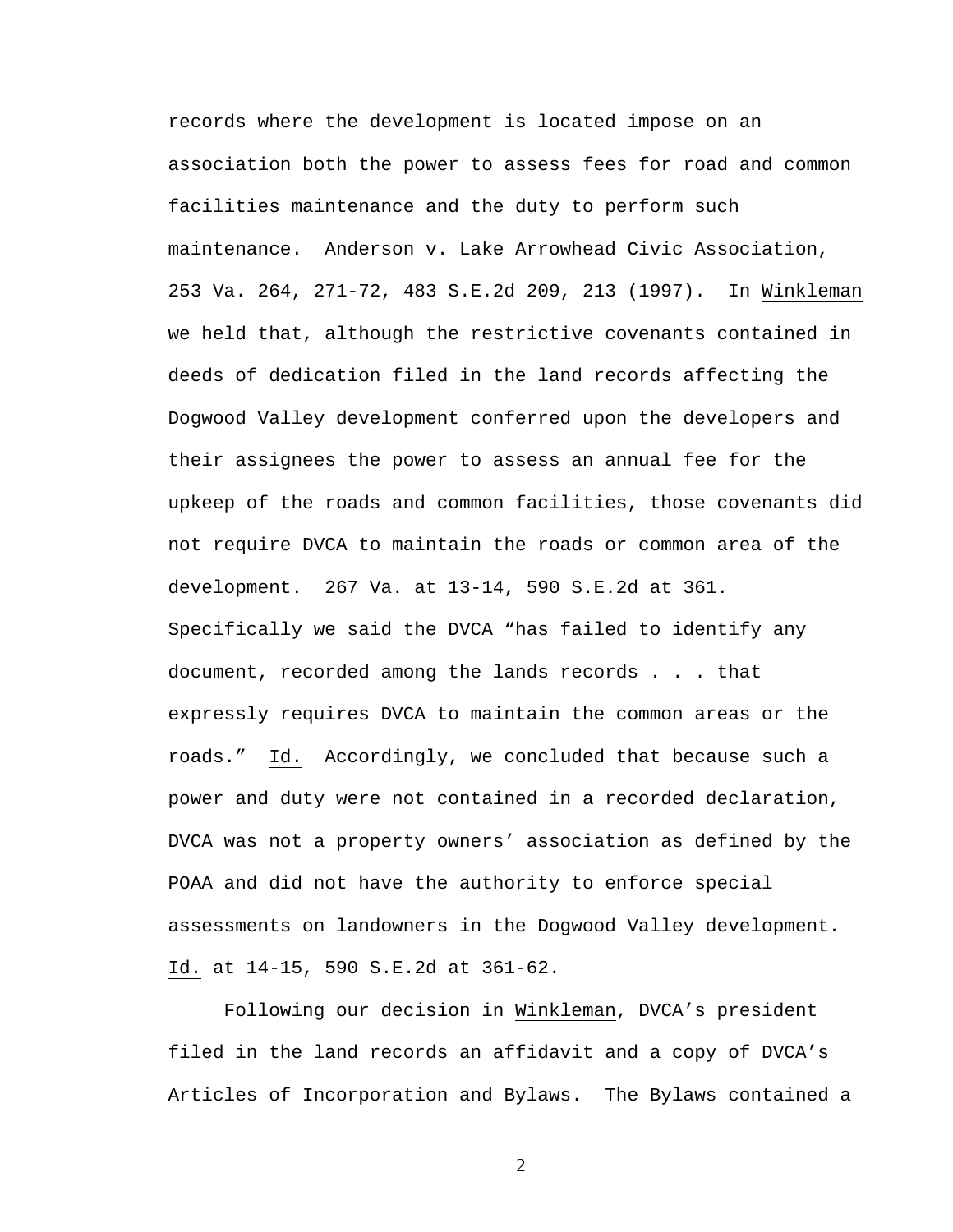provision stating, "It shall be the duty of the Board of Directors to: . . . cause the roads and common facilities to be maintained according to the extent that the funds collected permit." DVCA then levied special assessments against its members under Code § 55-514. $^1$  When some of the landowners refused to pay these assessments, DVCA filed warrants in debt, claiming that the landowners were indebted to DVCA for the special assessments. The General District Court for Greene County denied DVCA's claims. On appeal, the Greene County Circuit Court held that filing the Articles of Incorporation and ByLaws did not qualify DVCA as a property owners' association under the POAA, and therefore, DVCA did not have the right to levy special assessments, charge interest, charge penalties, collect attorney's or docketing fees, "or any other charge other than the regular assessments set forth in the Deeds of Dedication." DVCA timely appealed to this Court.

1

<sup>1</sup> Code § 55-514 states in relevant part: In addition to all other assessments which are authorized in the declaration, the board of directors of an association shall have the power to levy a special assessment against its members if the purpose in so doing is found by the board to be in the best interests of the association and the proceeds of the assessment are used primarily for the maintenance and upkeep of the common area and such other areas of association responsibility expressly provided for in the declaration, including capital expenditures.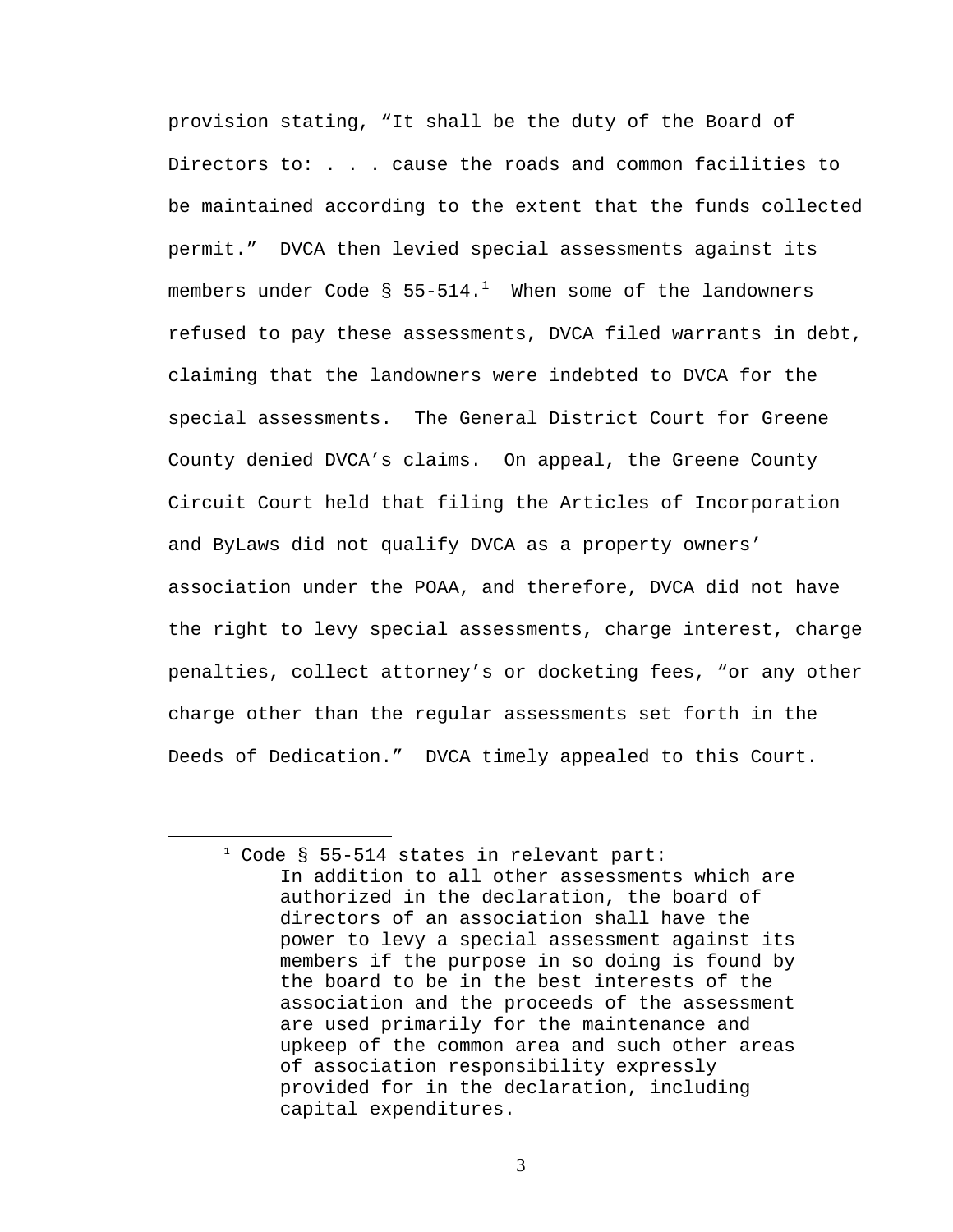## DISCUSSION

 The POAA defines a property owners' association as "an incorporated or unincorporated entity upon which responsibilities are imposed and to which authority is granted in the declaration." Code § 55-509. "Declaration" is defined in the POAA as

any instrument, however denominated, recorded among the land records of the county or city in which the development or any part thereof is located, that either (i) imposes on the association maintenance or operational responsibilities for the common area or (ii) creates the authority in the association to impose on lots . . . any mandatory payment of money in connection with the provision of maintenance and/or services for the benefit of . . . the common area.

Code § 55-509.

 DVCA argues that the defect which prevented it from qualifying as a property owners' association under the POAA in Winkleman was the failure to have a document on file in the land records that imposed on it the responsibility of maintaining the roads or common areas. This defect was cured, according to DVCA, by filing the Articles of Incorporation and Bylaws in the land records because those documents provided the requisite duty to maintain the roads and common areas of the development. Because those documents met the POAA's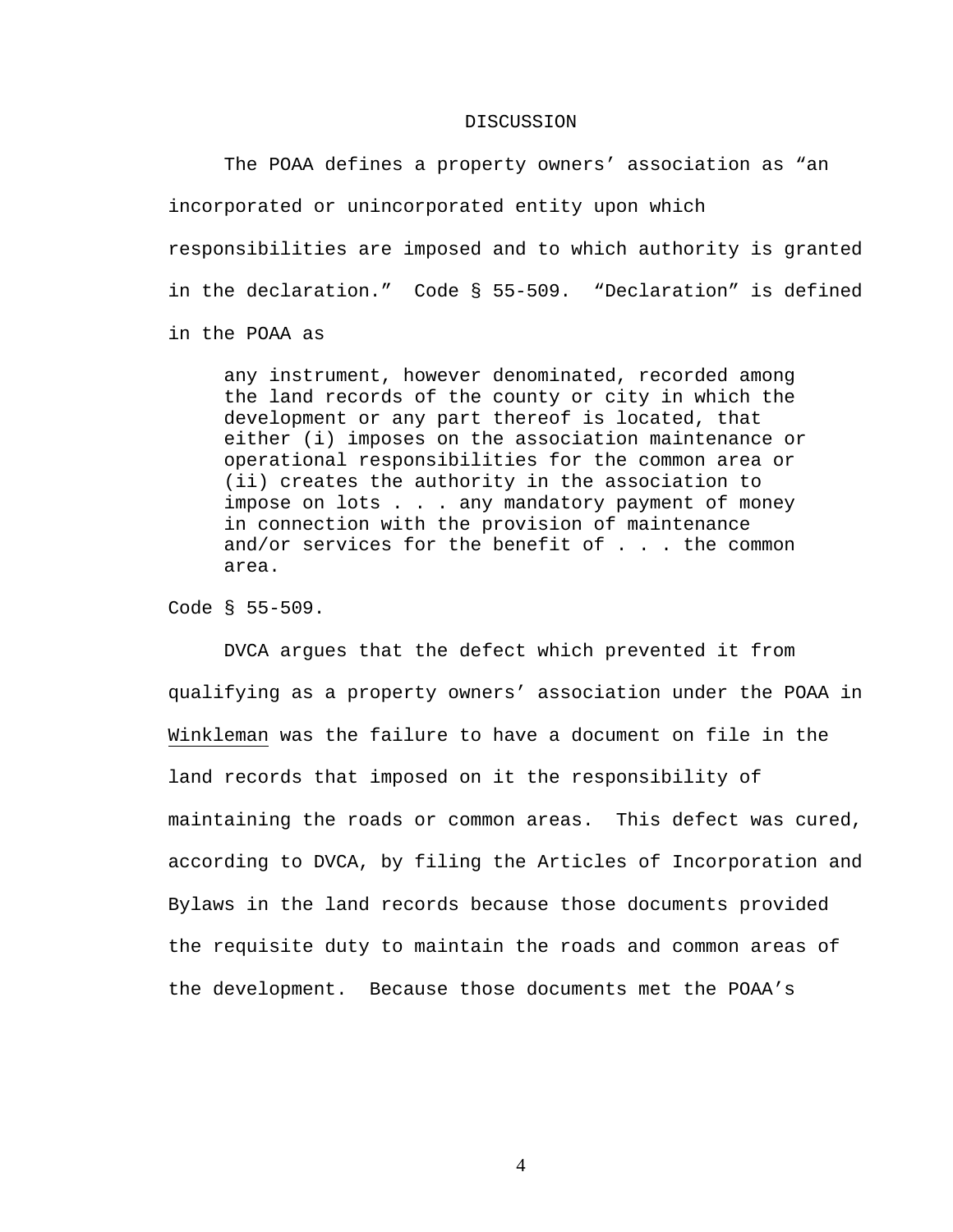definition of "declaration," DVCA contends it now qualifies as a property owners' association under the POAA.<sup>2</sup>

 We reject DVCA's argument that the plain language of the definition of "declaration" includes instruments such as articles of incorporation and bylaws if such documents are filed in the appropriate land records and create either certain assessment authority or maintenance duties for the property owners' association. Such a literal application of the phrase "any instrument" in the definition of "declaration" is inconsistent with the concept of "declaration" used in other provisions of the POAA.

The POAA applies to "developments subject to a declaration." Code § 55-508(A). A "[d]evelopment" is defined by the POAA as

real property . . . subject to a declaration which contains both lots . . . and common areas with respect to which any person, by virtue of ownership of a lot . . . is obligated to pay assessments provided for in a declaration.

Code § 55-509. These two definitions along with the definition of "declaration" reflect the intent of the General Assembly to apply the POAA to real property subject to certain

 $\overline{a}$ 

<sup>2</sup> Although DVCA asserted at trial that the Bylaws were a "supplement" to the declarations, it stated in oral argument before this Court that the Bylaws are not an amendment of or supplement to the declaration but rather constitute a separate and complete declaration under the definition of "declaration" in the POAA.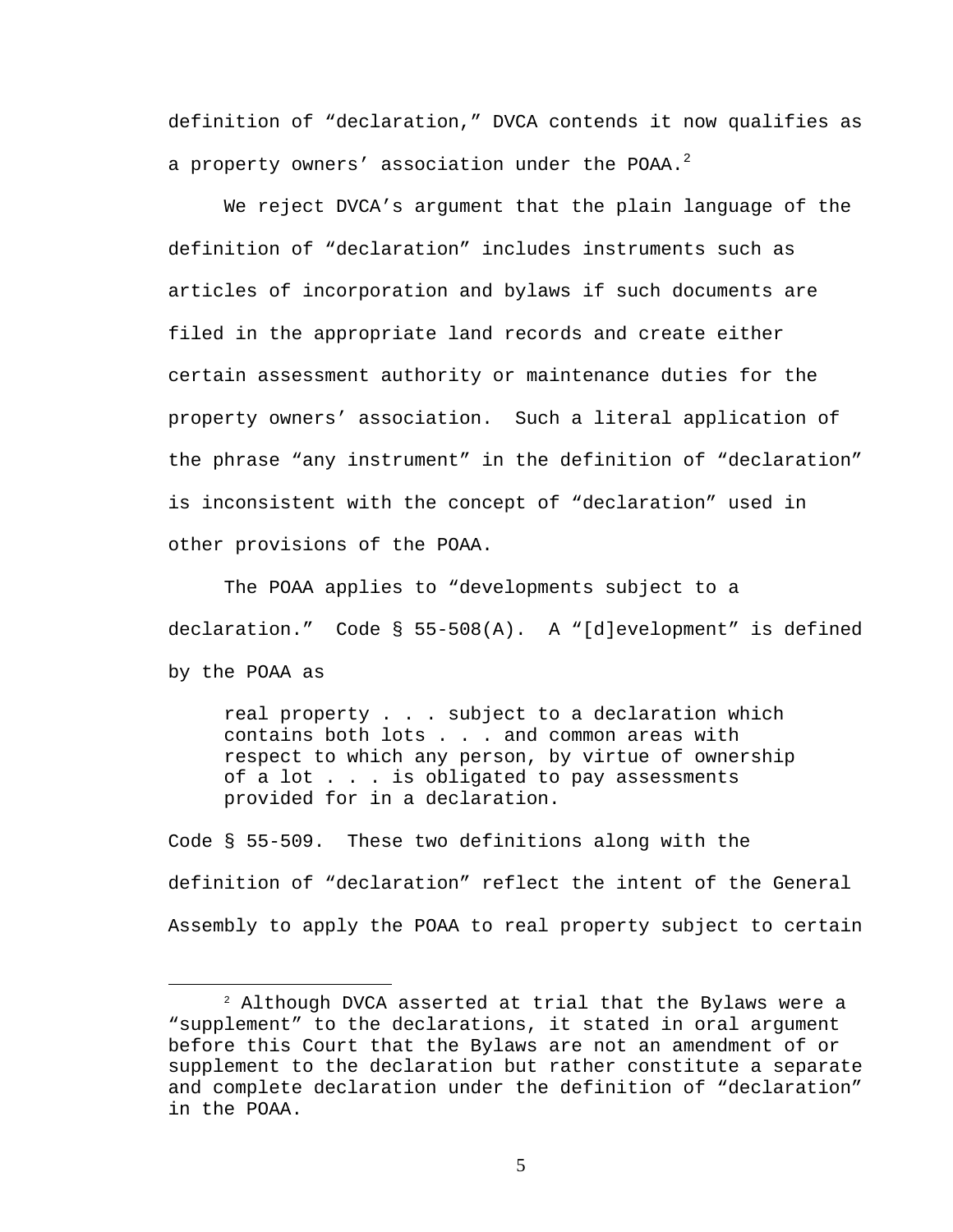benefits and burdens that are part of the bundle of property rights conveyed with the transfer of ownership of the property.Such benefits and burdens are generally described as restrictive covenants that run with the land. See Sonoma Development, Inc. v. Miller, 258 Va. 163, 167 n.2, 515 S.E.2d 577, 579 n.2 (1999); Burton v. Chesapeake Box and Lumber Corp., 190 Va. 755, 764, 57 S.E.2d 904, 908 (1950); Willard v. Worsham, 76 Va. 392, 396 (1882).The POAA denotes the instrument imposing these restrictions as a "declaration." Articles of incorporation and bylaws are not instruments that apply to real property and are not instruments that subject real property to certain burdens and benefits that pass as part of the property rights in the conveyance of the property. Thus, DVCA's Articles of Incorporation and Bylaws could not be a "declaration" for purposes of the definition of "development."

Other provisions of the POAA treat declarations as instruments separate and distinct from articles of incorporation and bylaws. Code § 55-512(A)(12) requires that the disclosure packet given to a buyer of a lot in the subdivision include "[a] copy of the current declaration, the association's articles of incorporation and bylaws, and any rules and regulations or architectural guidelines adopted by the association." Code § 55-515.1 explains how to obtain the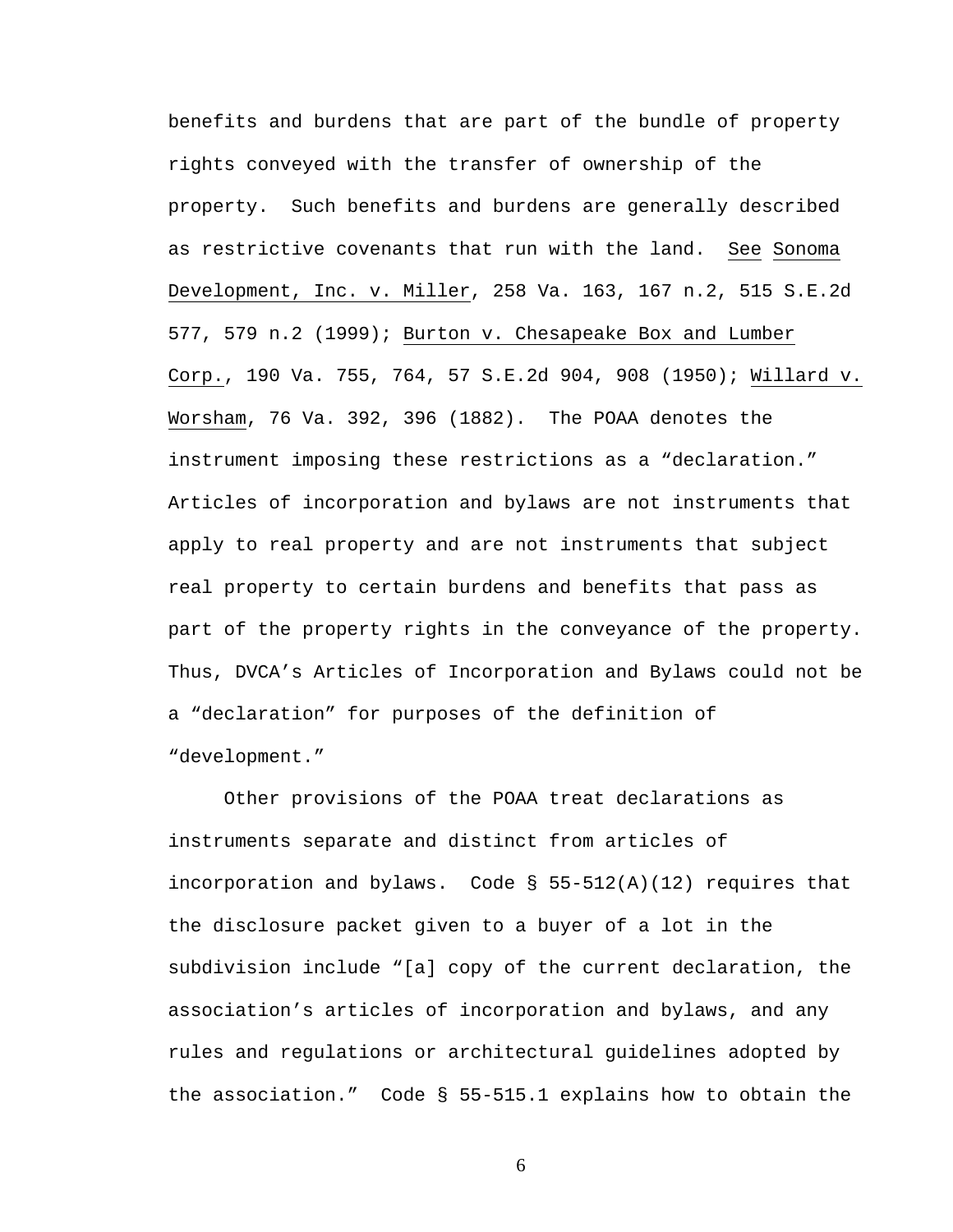consent of a mortgagee "[i]n the event that any provision in the declaration requires the written consent of a mortgagee in order to amend the bylaws or the declaration." (Emphasis added.) These sections reinforce the conclusion that the General Assembly did not consider articles of incorporation and bylaws as synonymous with declarations. Indeed, in this case, the Bylaws themselves refer to declarations as documents separate from the Bylaws.

DVCA's interpretation of "declaration" would allow a property owners' association to acquire the right to issue special assessments under the POAA merely by filing in the appropriate land records a document, regardless of its nature, stating that the association has the authority to assess property owners for maintenance of common areas and the responsibility to maintain those areas. Such a change in existing duties and responsibilities of an association and its members could occur without any notice to or concurrence by the property owners. Yet the POAA considers a declaration a document that can be changed only if the lot owners have notice and agree to the change, see Code § 55-515.1, a condition consistent with the method of altering restrictive covenants applicable to real property. See Hening v. Maynard, 227 Va. 113, 117, 313 S.E.2d 379, 382 (1984).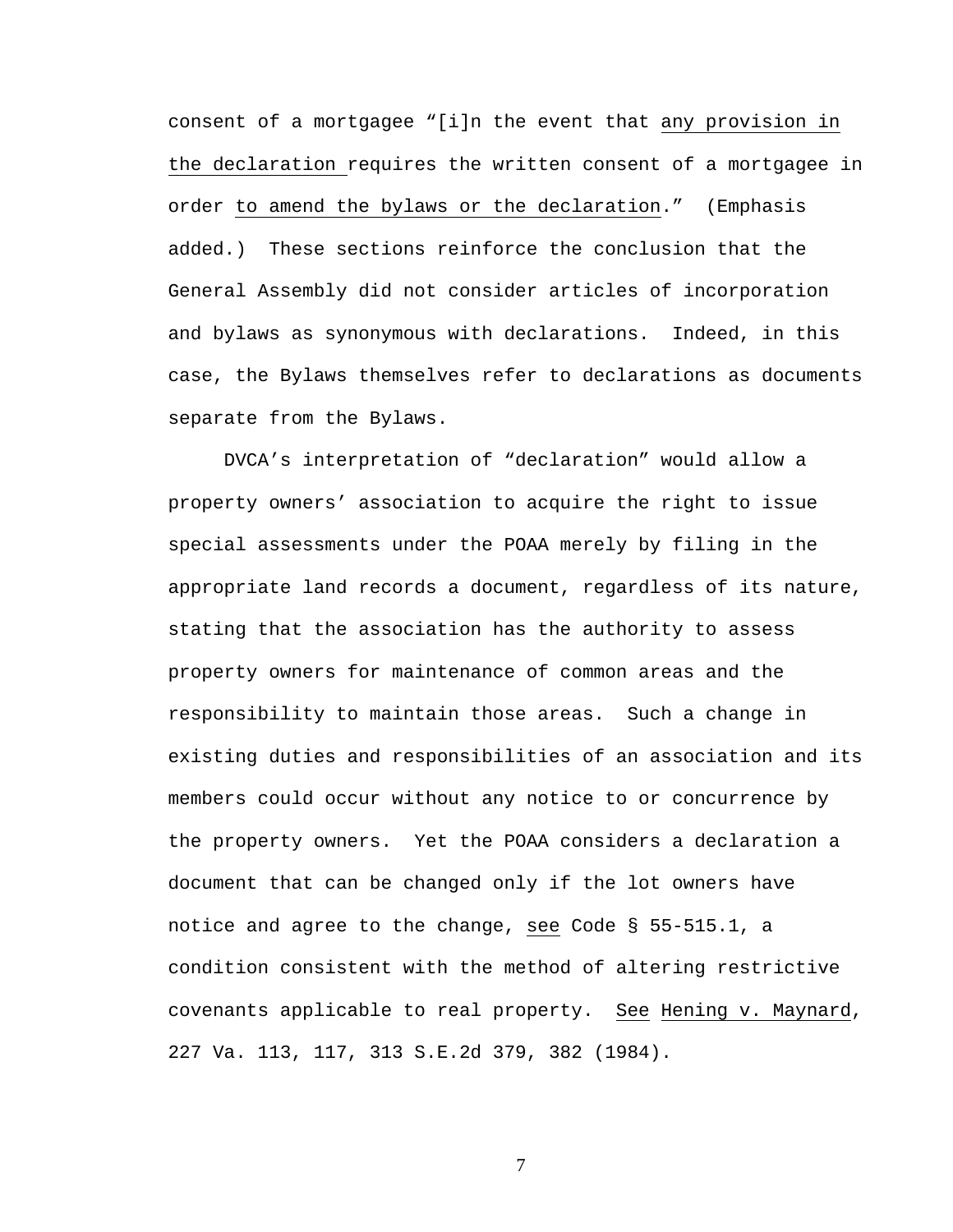Furthermore, the POAA allows unilateral action in only limited circumstances. Code § 55-515.2 allows unilateral changes to a declaration in very limited circumstances such as correction of a scrivener's error, a mathematical mistake, or an inconsistency. A unilateral change cannot alter the duties of the declarant, and if made by the association, must have a two-thirds vote of the board of directors. Code § 55-516.2 allows the president of the association to take certain unilateral actions in connection with condemnation proceedings. However, nothing in the POAA supports the proposition that the unilateral filing of a document without notice and concurrence of the lot owners can impose upon real property and subject owners of that property to conditions not included in a deed of dedication or by a properly adopted amendment to such deed.

Finally, we have said that the responsibility for maintenance of common areas and roads must be "imposed" on the association; voluntary assumption of this duty is insufficient. Lake Arrowhead, 253 Va. at 272, 483 S.E.2d at 213-14. A duty "imposed" on an organization for purposes of qualifying as a property owners' association under the POAA is one that cannot be altered or eliminated simply by amending the associations' bylaws. While DVCA's Bylaws recite that the board of directors has such a duty, the assumption of this